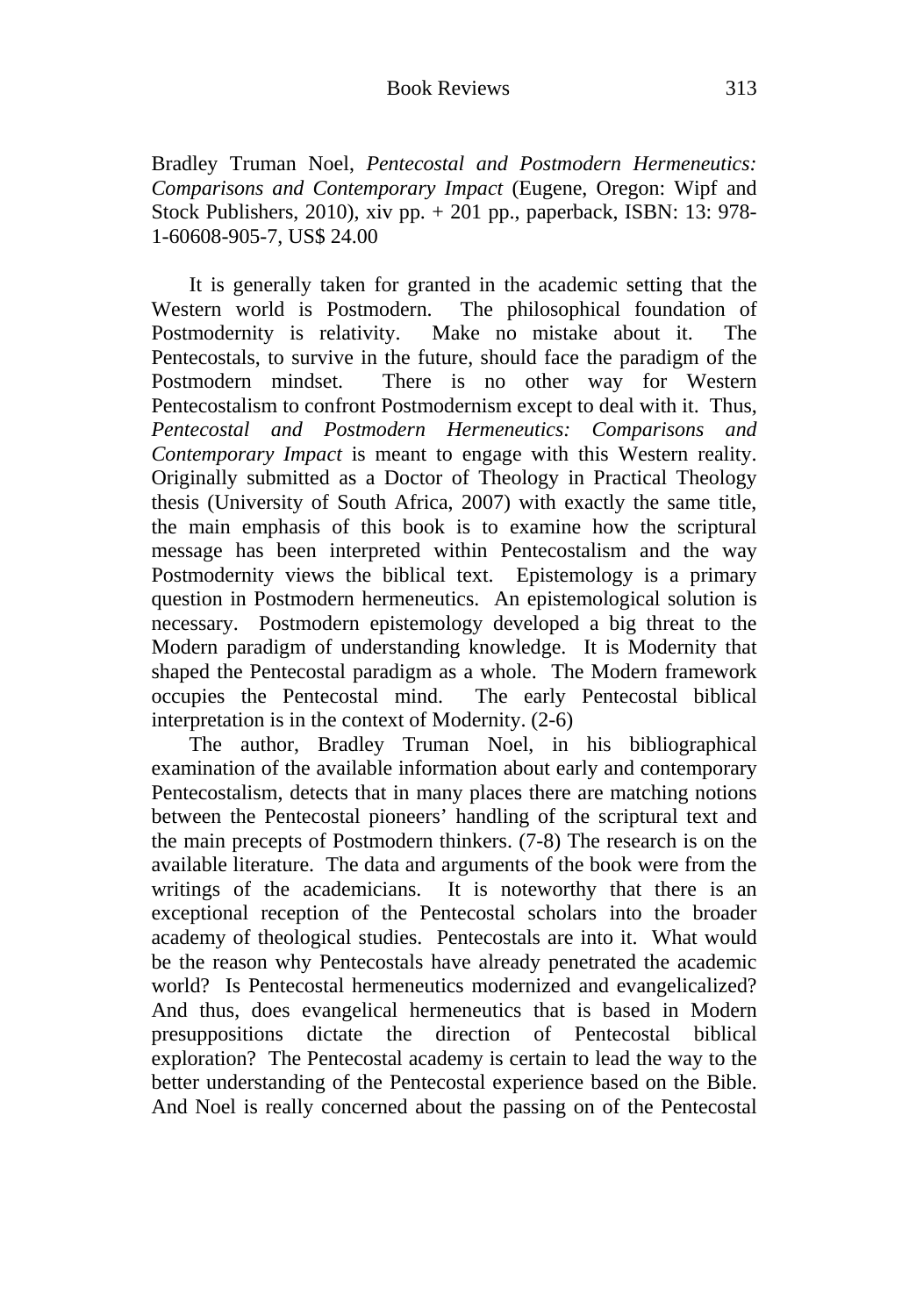tradition and its academic definition to contemporary youth whose worldview is Postmodern.

The sensitivity of the issue about Postmodern youth in North America is looked at in terms of an unparalleled candidness to any kind of spirituality that is relevant to a personal experience. *Pentecostal and Postmodern Hermeneutics* claims that Pentecostals could bring their significant contribution to the larger Christian world, not only within Evangelicalism. This contribution is a Pentecostal hermeneutic that would bring a pertinent interpretation of Christianity from a Pentecostal perspective to the current generation of young people. Hence the chapters of the book are developed and divided into eight chapters. Chapter one is presented in a manner that portrays the problem that the volume seeks to answer. Here the author identifies the problems at hand. Noel declares that: "The goal of this work is to show that in the earliest days, the hermeneutics employed by Pentecostals shared many characteristics of today's Postmodern thought." (9) Furthermore, the author states that: "This work demonstrates that Pentecostals must continue in the hermeneutical traditions of their early leaders if they are to remain relevant in the future. It is possible to adhere to the best of early Pentecostal hermeneutics, without ignoring the tremendous hermeneutical advances of the twentieth century." (10)

The next two chapters investigate the meeting place of Postmodern philosophy and Pentecostal mentality. The scope is in the area of the Modern manner of reasoning. In chapter two Noel maintains that although the vital meanings taken for granted by Evangelicalism contradict Postmodern philosophy, there are "similarities between the Postmodern way of thought and the thought patterns of the earliest Pentecostals." (17) The author develops his argument by mapping out the history of Western thinking. He reviews what are the Premodern, the Modern and the Postmodern ways of viewing knowledge. (18-29) Moreover, Noel itemizes the types of Postmodern thought as: 1). "deconstructive" or "ultramodernism"; 2). "liberationist"; 3). "constructive"; and 4). "conservative" or "restorationist". (30-31) The whole point of discussion is their extent of transformation from Modernity. In chapter three Noel astutely portrays how the Spirit encounter, the intellectual rejection and the oral narratives of the early Pentecostals explain their hermeneutical attitude. (45-69) He further notes that, as the Pentecostals matured theologically. "it became apparent that the approach of Pentecostal scholars would begin to mirror that of their Evangelical comrades as they began to employ the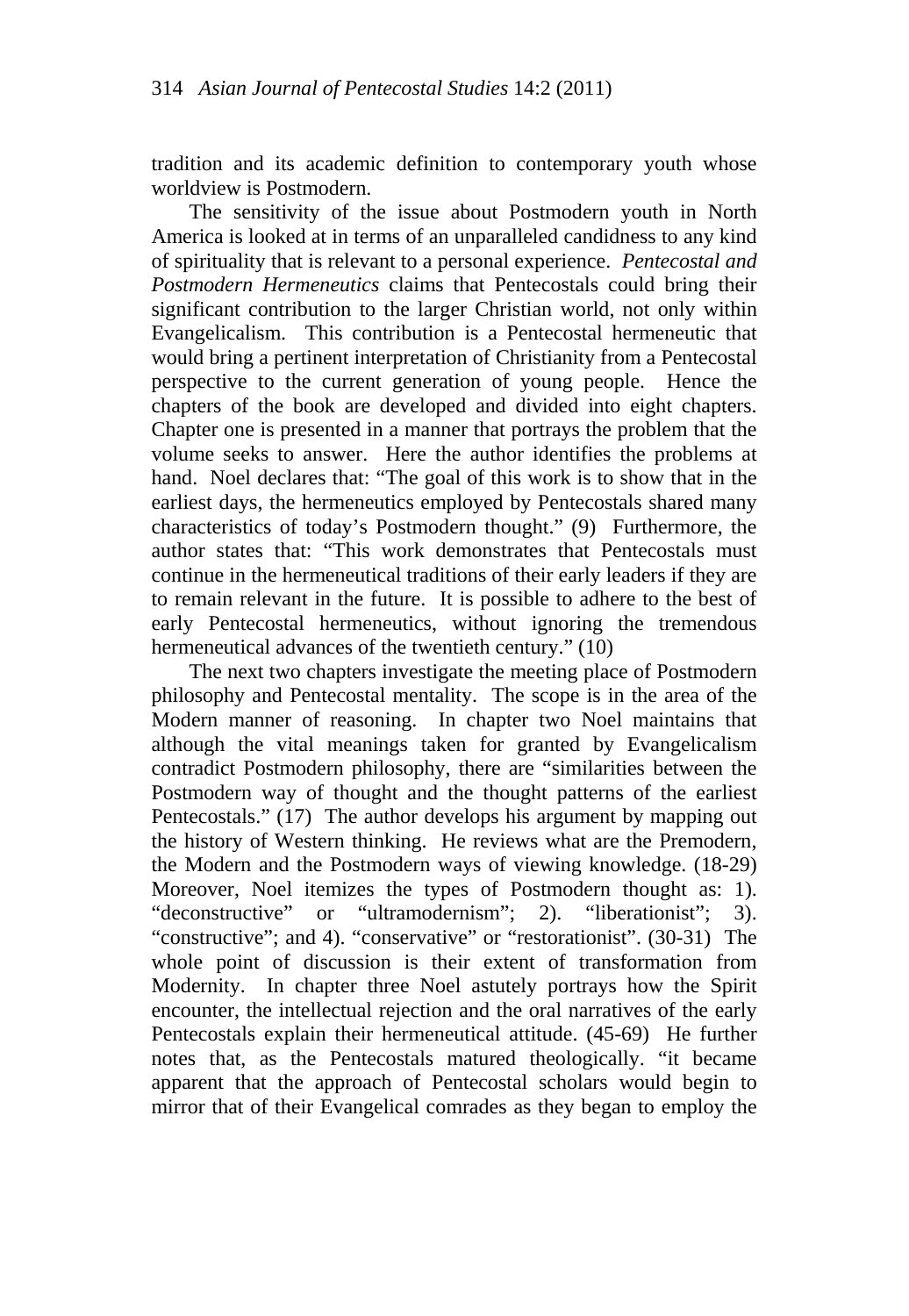traditional Evangelical hermeneutics of Modernity to the core of Pentecostal theology." (71)

The fourth chapter deals with the contribution of Gordon Fee and his Pentecostal critics. (73-95) The main concern for Noel is the use of Modern critical approaches in Pentecostal hermeneutics. He sees Fee as an ideal representative of Pentecostal hermeneutics influenced by Evangelical values in reading the Scriptures. He also presents Fee's concern for the authorial intent of a biblical writer and the historical precedent as a hermeneutical defect. (74-83) The author also presents the answers of William and Robert Menzies as well as Roger Stronstad to Fee's views. (83-93) The fifth chapter is Rudolf Bultmann's contributions to biblical demythologization (98-103) and the Jesus Seminar (103-107). The appropriation of his work in the world of the Postmodern young generation is the significance of this chapter (107- 121). The sixth chapter engages with a new generation of Pentecostal scholars represented by Kenneth Archer. (122-145) He creates the term "paramodern" (127, 140-142) and comes up with a new "tridactic" Pentecostal manner in doing hermeneutical dialogue of "the biblical text," "the Pentecostal community" and "the Holy Spirit." (137-141) This approach is a departure from the typical Evangelical methodology.

Chapter seven addresses the Spirit's part in the hermeneutical process. Is there any advantage to being a Spirit-filled biblical interpreter? This chapter is interesting. The observation of Noel is noteworthy: "Though most begin their work on hermeneutics by affirming the role of the Spirit in the creation and transmission of Scripture, few scholars find it necessary to include a detailed description of the Spirit's role in illumination." (147) After surveying the views of Pentecostals and Evangelicals about the guidance of the Spirit in hermeneutics (152-163) the author sees that Pentecostals must have "a distinctive approach to hermeneutics." (163) He also maintains that the advantage of being Spirit-filled is the matter of "experiential verification." (164) In addition, he traces the idea of personal experience influencing biblical interpretation from Pentecostal scholars. (164-172) Noel contends that: "For Pentecostals, the link between hermeneutics and experience is well established; their contribution to the larger Evangelical hermeneutical world is perhaps just beginning to take shape." (174) And in chapter eight the author essentially provides a recapitulation of the chapters and reiterates the distinction made by Archer between "Postmodern and Paramodern." (176-180)

The volume is an informative read. The surveys of ideas in Premodern, Modern and Postmodern periods are clearly presented. The